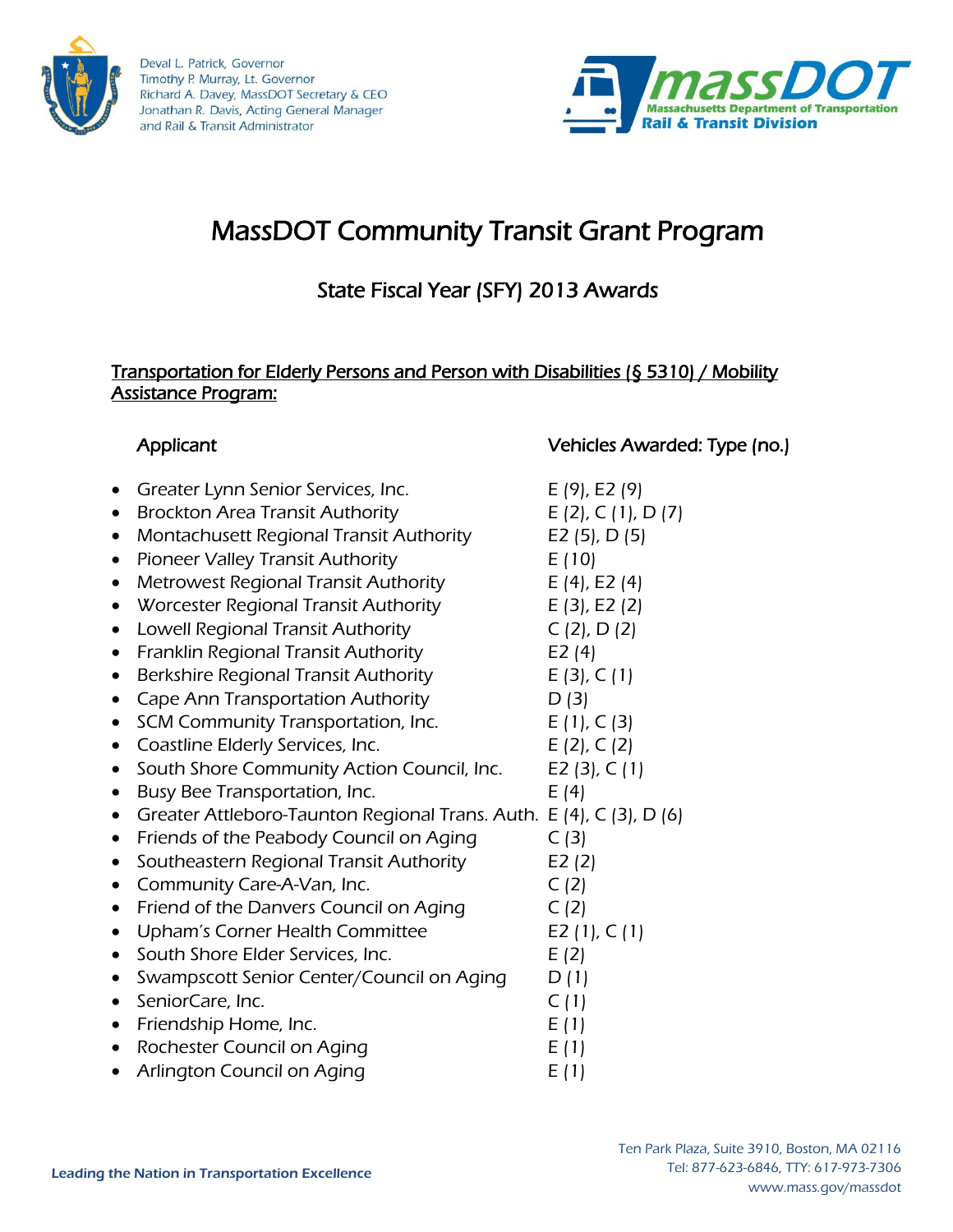#### Other than Urbanized Area (§ 5311)

|           | Applicant                                         | Award     | Year(s)             |
|-----------|---------------------------------------------------|-----------|---------------------|
|           | • Franklin Regional Transit Authority             | \$814,935 | SFY12 Reimbursement |
| $\bullet$ | Martha's Vineyard Regional Transit Authority      | \$733,559 | SFY12 Reimbursement |
| $\bullet$ | Nantucket Regional Transit Authority              | \$461,500 | SFY12 Reimbursement |
| $\bullet$ | Berkshire Regional Transit Authority              | \$228,096 | SFY12 Reimbursement |
|           | • Greater Attleboro-Taunton Regional Trans. Auth. | \$47,306  | SFY12 Reimbursement |
|           | • Cape Cod Regional Transit Authority             | \$46,018  | SFY12 Reimbursement |
|           | • Worcester Regional Transit Authority            | \$43,597  | SFY12 Reimbursement |
| $\bullet$ | Montachusett Regional Transit Authority           | \$36,202  | SFY12 Reimbursement |
|           | • Pioneer Valley Transit Authority                | \$32,671  | SFY12 Reimbursement |
| $\bullet$ | Southeastern Regional Transit Authority           | \$9,553   | SFY12 Reimbursement |
| $\bullet$ | Lowell Regional Transit Authority                 | \$7,773   | SFY12 Reimbursement |

#### Rural Intercity Bus Service (§ 5311 f)

| Applicant                                | Award     | Year(s) |
|------------------------------------------|-----------|---------|
| • Peter Pan Bus Lines Inc.               | \$279,750 | SFY13   |
| • Plymouth & Brockton Street Railway Co. | \$246,028 | SFY13   |

### Job Access and Reverse Commute (§ 5316)

| Applicant                                 | Award     | Year(s)           |
|-------------------------------------------|-----------|-------------------|
| • Metrowest Regional Transit Authority    | \$600,000 | SFY13, SFY14      |
| • North Shore Career Center               | \$263,790 | SFY13             |
| • 128 Business Council                    | \$161,253 | SFY <sub>13</sub> |
| • Montachusett Regional Transit Authority | \$152,500 | SFY <sub>13</sub> |
| • Franklin Regional Transit Authority     | \$133,051 | SFY <sub>13</sub> |
| • 128 Business Council                    | \$122,999 | SFY13             |
| • Lowell Regional Transit Authority       | \$25,572  | SFY <sub>13</sub> |
| • Lowell Regional Transit Authority       | \$4,460   | SFY <sub>13</sub> |
|                                           |           |                   |